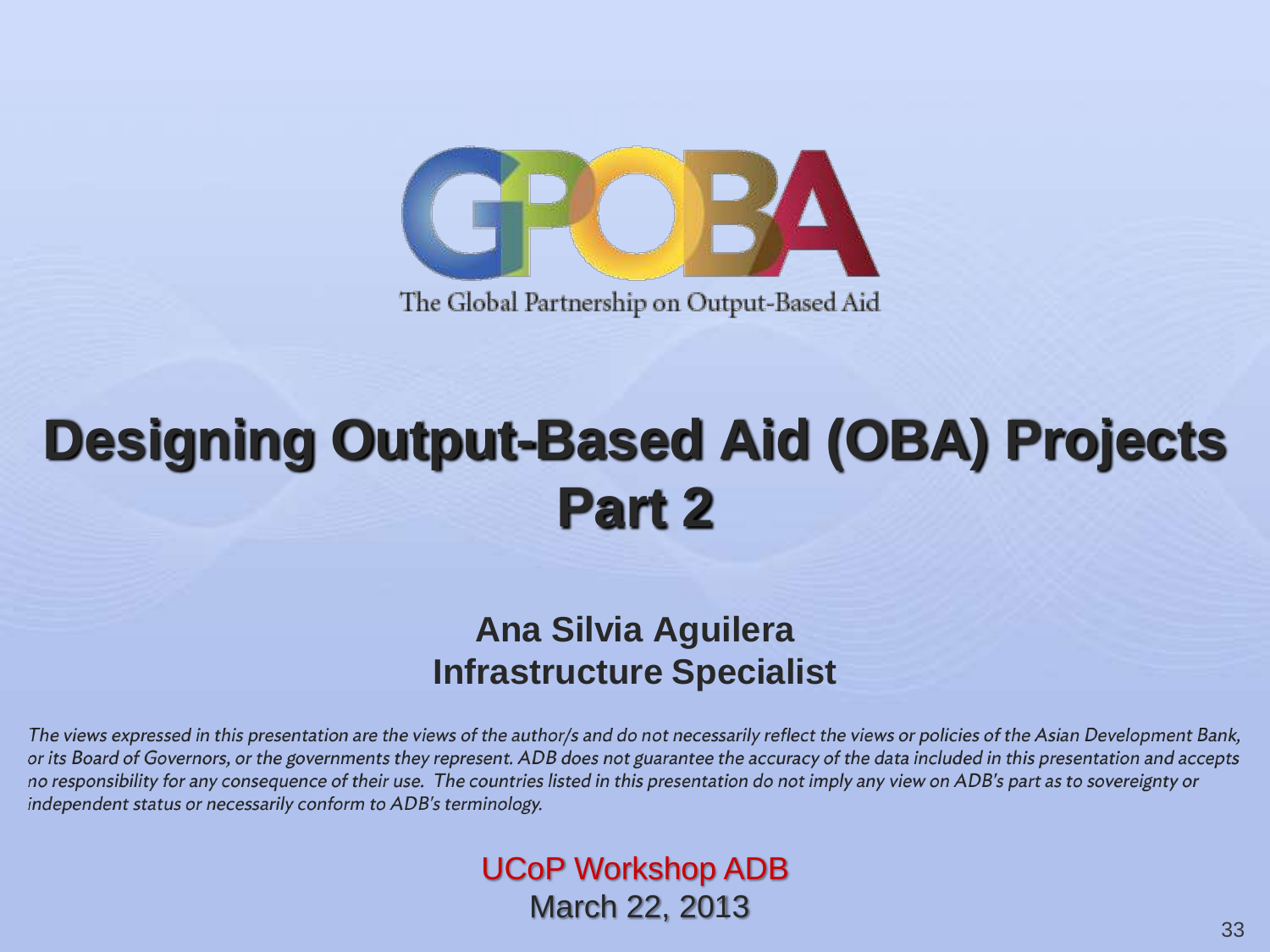# **Designing OBA Projects The Basic Elements**

- **A. Determining the output: What** *service* **is to be provided?**
- **B. Reaching** *target population* **and selecting targeting methodology**
- **C. Choosing an appropriate** *subsidy* **form**
- **D. Determining the** *value of the subsidy*
- **E. Linking outputs to subsidy** *disbursement*
- **F. Organizing** *the institutional framework*
- **G. Evaluating and mitigating** *project risks*
- **H. Monitoring for** *results*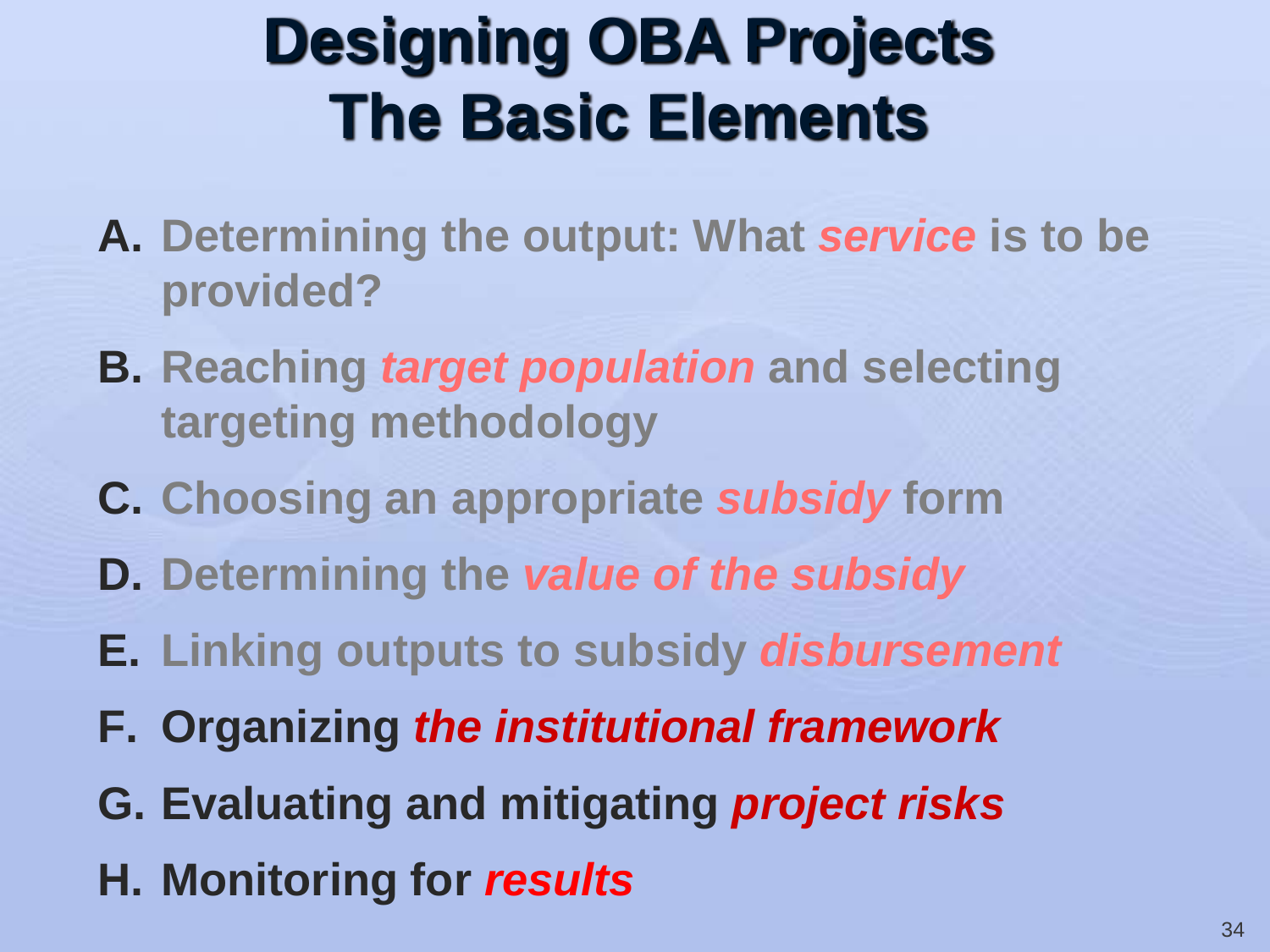#### **F. Organizing the Institutional Framework Role of Service Provider**

- ▶ Can be private entity, public utility, NGO, or Community-Based Organization
- ▶ Contracted to provide a certain service directly to consumers
- Allowed flexibility to design service "solutions" to maximize efficiency, based on set standards
- ▶ Takes performance and financing risk of delivering service

What performance risks do service providers take? •Risks relating to infrastructure or other investments •Operational risks •Demand - or uptake risks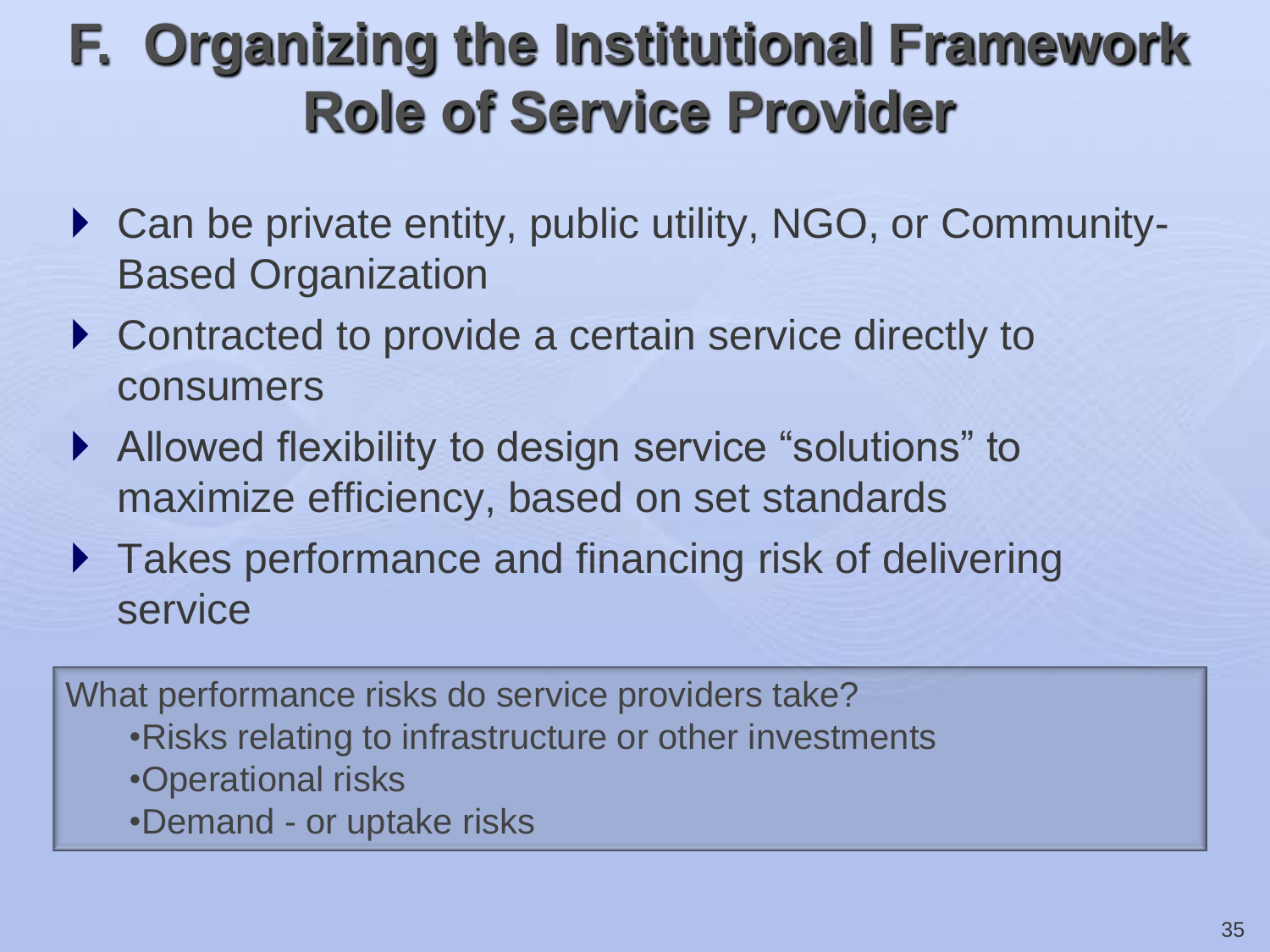### **F. Organizing the Institutional Framework: Selection of the Service Provider**

#### *Design questions to ask*:

- ▶ Does service provider (SP) serve a single market (concessionaire) or are there multiple SP in the market?
- If Is there an incumbent or can the SP be competitively bid?
- ▶ Is the SP public or private?
	- May determine level to which SP is motivated by performancebased incentives.
- If limited pool of SPs, would capacity building create a larger pool?
- ▶ Is SP accountable for providing quality services?
	- ▶ Through contract provision or accreditation
- ▶ Does SP have:
	- ▶ Technical expertise to deliver service?
	- Financial capacity to support service implementation and "prefinance" outputs?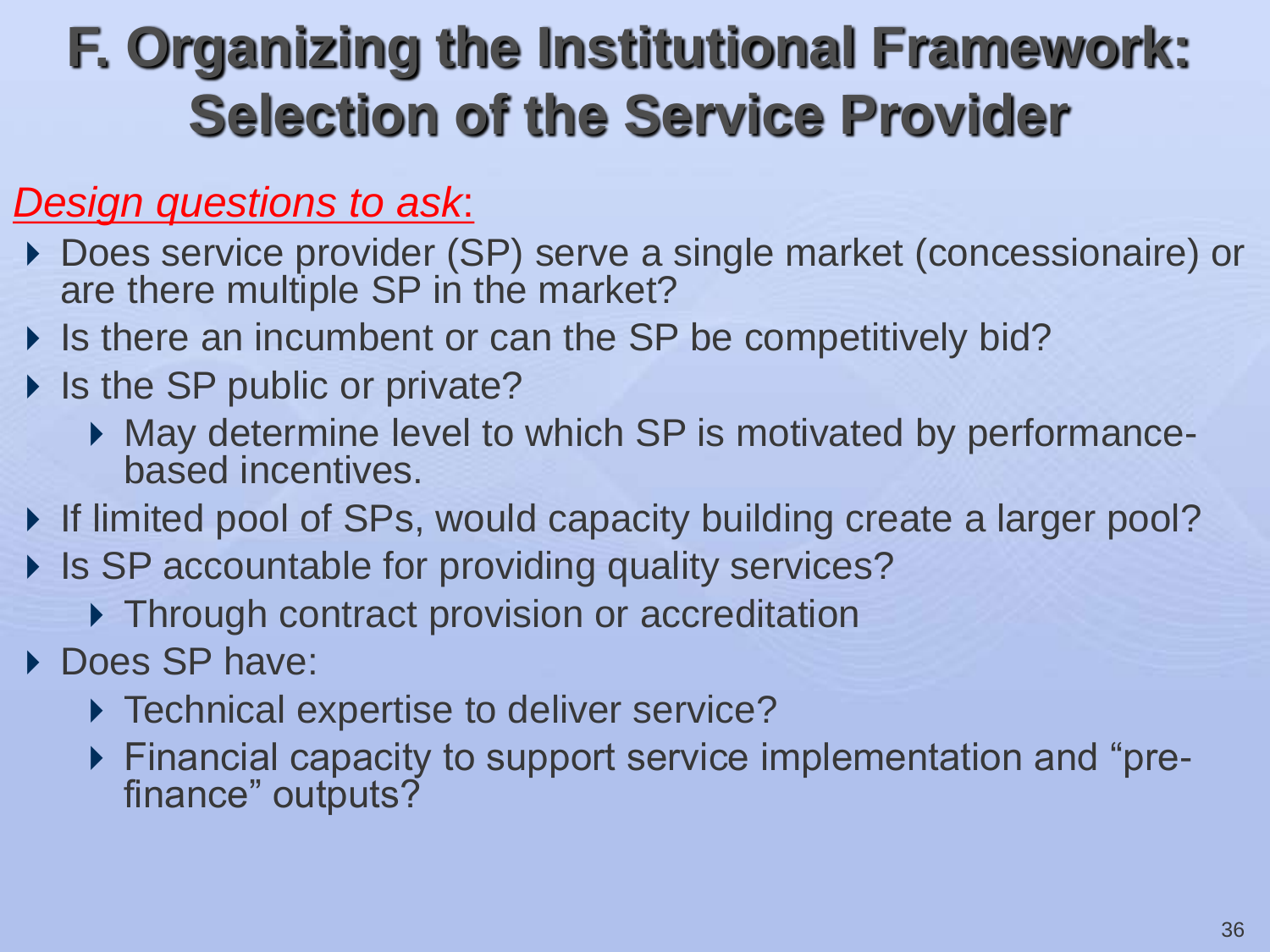## **F. Organizing the Institutional Framework: Does the SP have Access to Finance?(1)**

- ▶ SP must be at financial risk, i.e. required to provide up front capital to finance outputs
- ▶ Consider SP's access-to-finance early in project design
- Financial sources: Limited availability and experience with OBA product, often very costly
- $\triangleright$  Innovative mitigation mechanisms required, but they are challenging to develop.
	- "Intermediate" outputs for subsidy disbursement
	- ▶ Extensive capacity building: local banks, local operators
	- Guarantees: USAID, Acumen, others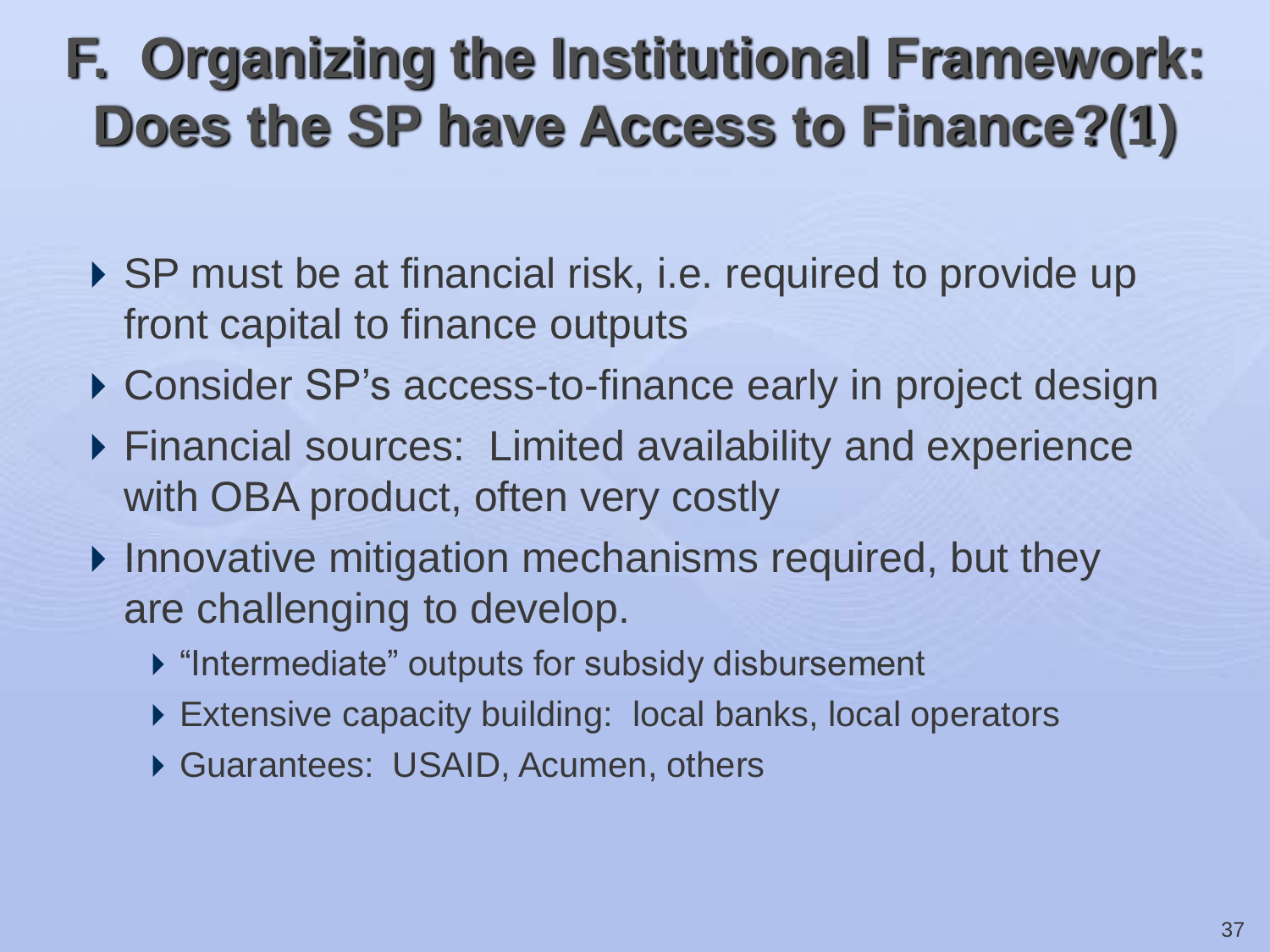#### **F. Organizing the Institutional Framework: Does the SP have Access to Finance?(2)**

- ▶ Most onerous for small, local providers flexibility in design required
- ▶ Consider impact of cost and terms of financing to avoid unaffordable tariffs or no bids to provide service

#### **GPOBA's Water Supply in Uganda Small Towns Project**

2 schemes used to support small local private service providers:

In small towns, where extensions from existing systems were required, a "pure" OBA approach was used:

•payment after connections and water service delivery

In green field rural growth centers, output-based payments are phased in: •60% disbursed during construction

•40% disbursed with final connections and water delivery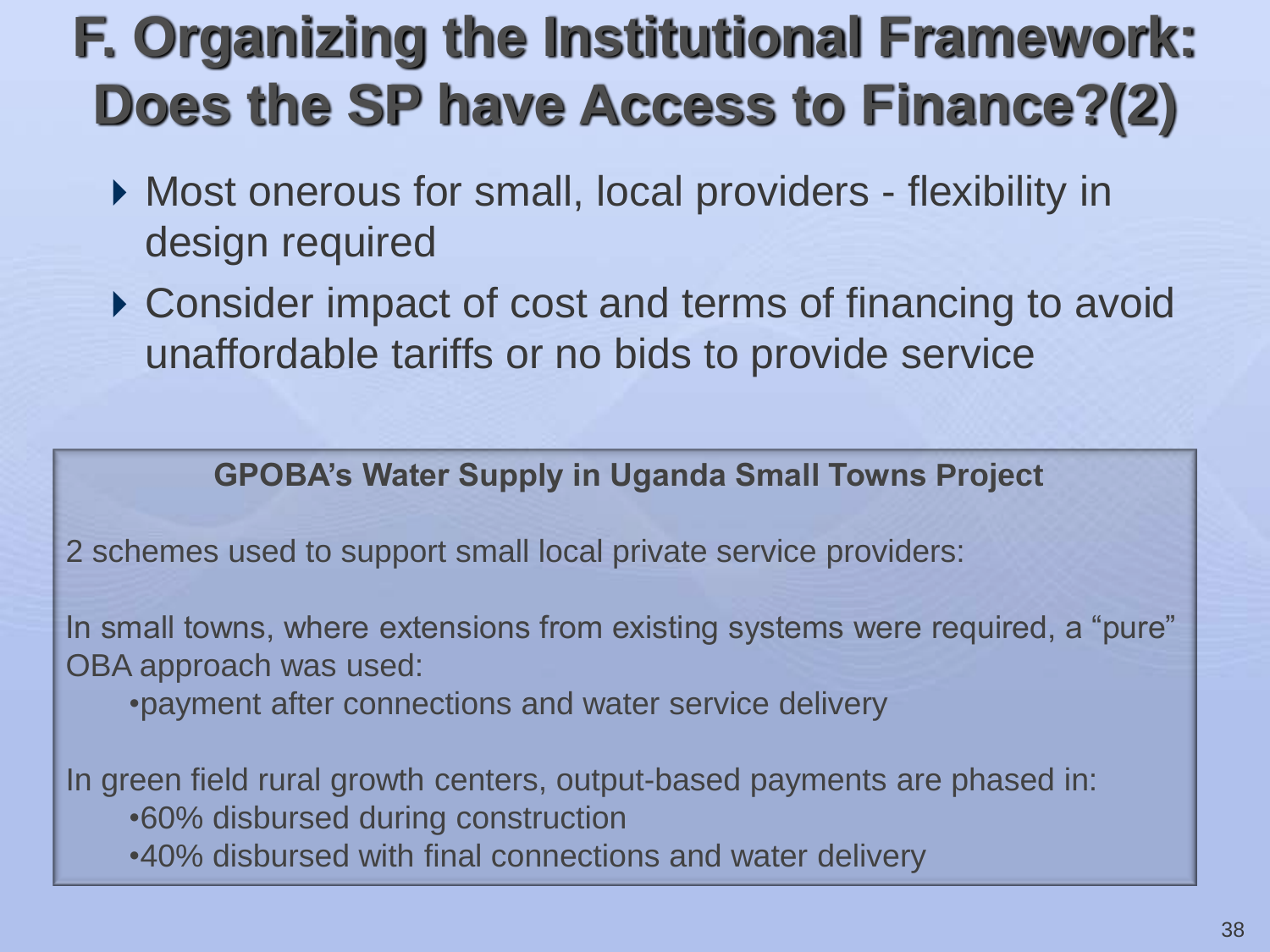#### **F. Organizing the Institutional Framework: Role of Government and Regulators**

- ▶ Support commercial viability: Tariffs must cover cost of operations and maintenance
- ▶ Clearly defined regulatory process and adjustment mechanisms
	- ▶ Tariff setting and adjusting policies
- ▶ Agreed procedures for dispute resolution to manage impact on scheme viability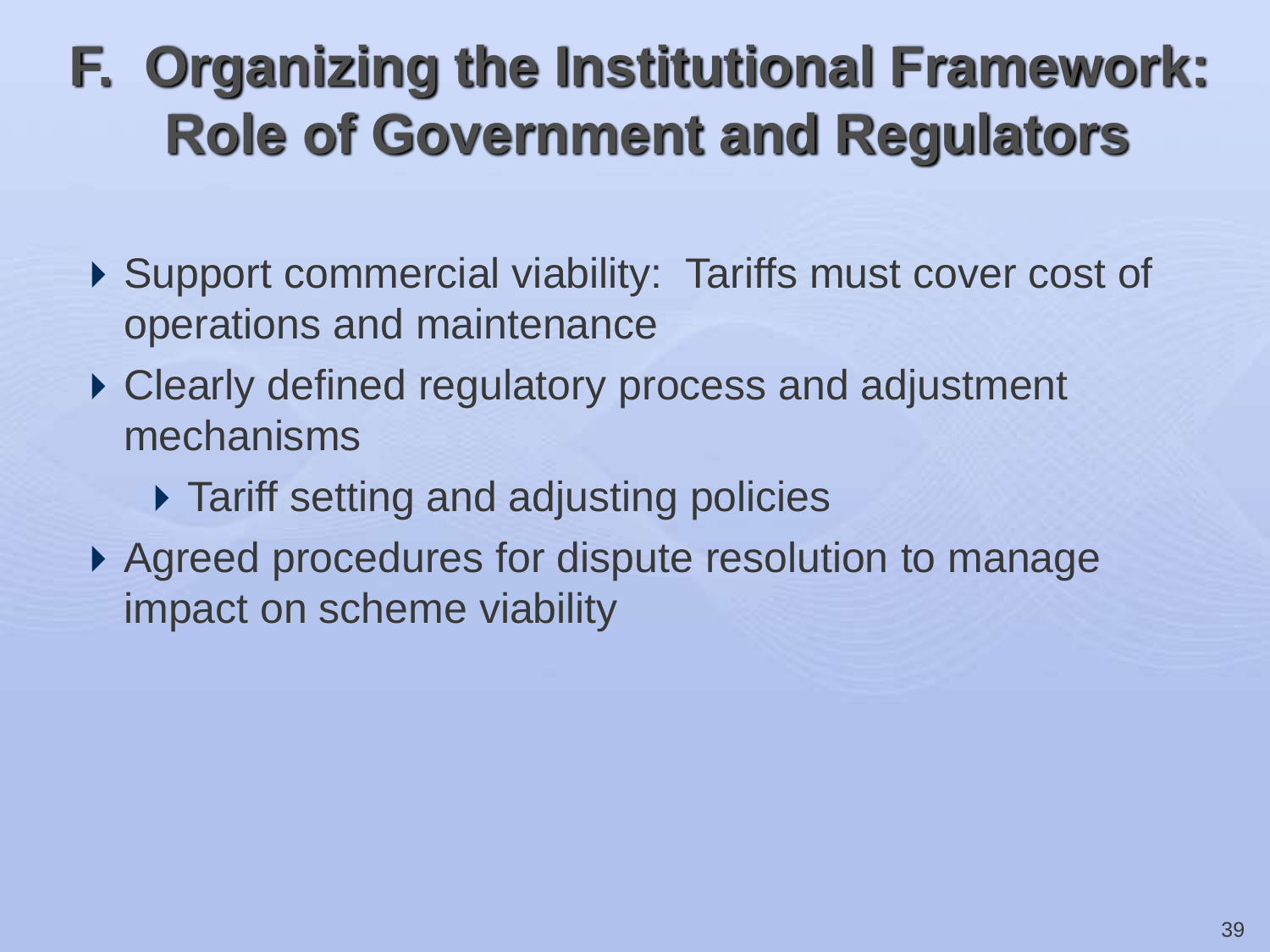#### **F. Organizing the Institutional Framework Providing for Independent Verification of Outputs: The Independent Verification Agent**

▶ Principle: Transparency and no undue influence

Verification is outsourced to:

- ▶ Specialized consultancy firm (i.e. consultants, engineers, etc
- (Local) Government
- ▶ NGO/CBO or other local community representatives
- ▶ Survey in the context of an impact evaluation

▶ Key issues

- $\triangleright$  Independence IVA should be a third party entity
- ▶ Ease of measuring and verifying delivery
- Training/skills required based on complexity of output to be verified
- ▶ Recruitment of IVA is responsibility of implementing agency
- ▶ Needs to be hired in time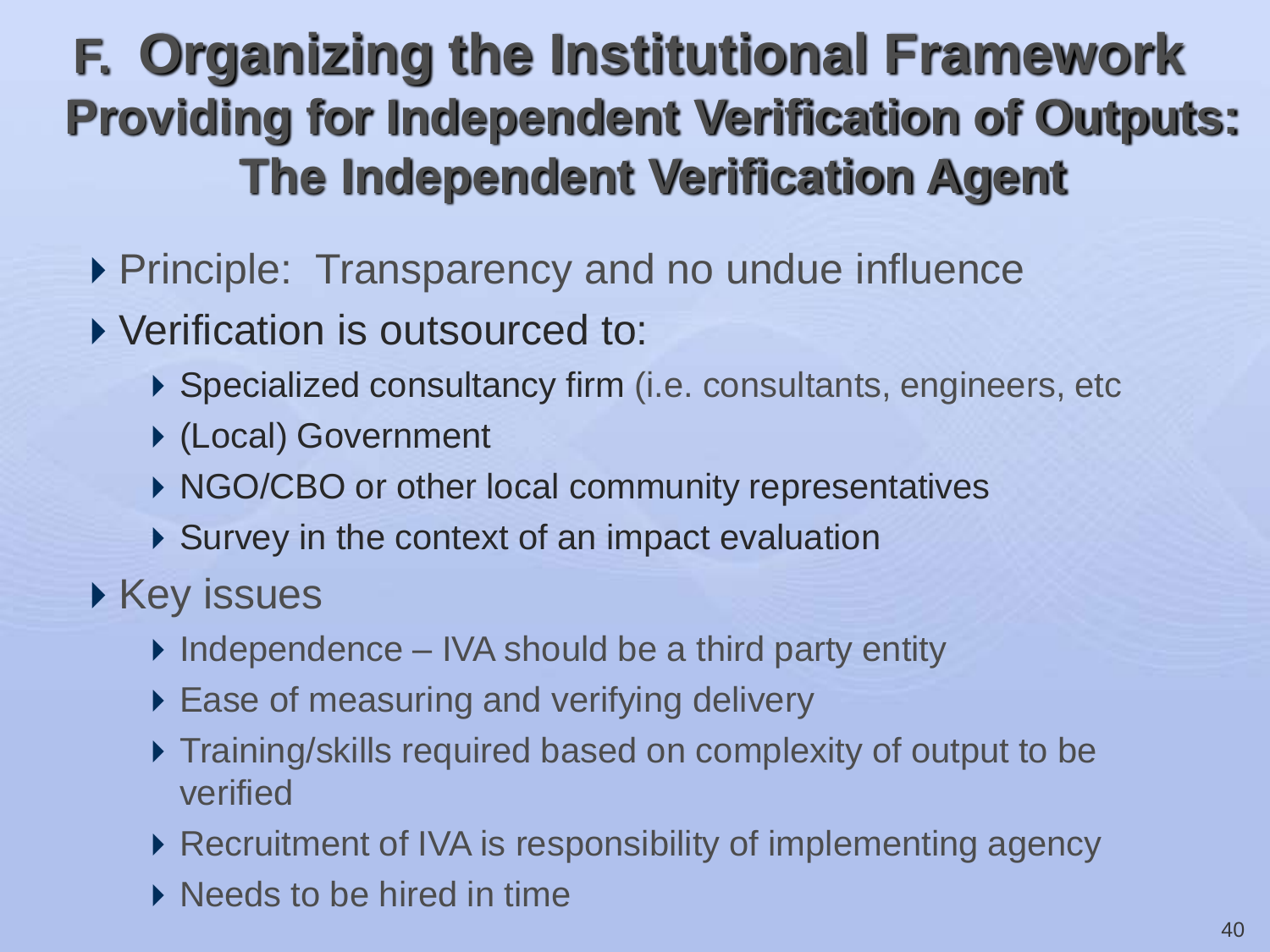#### **G. Evaluating and Mitigating Project Risks – How would you allocate and mitigate risks during project design?**

| <b>Risk</b>                                                                                                                      | <b>Mitigation</b>                                                                                                                                                                        |
|----------------------------------------------------------------------------------------------------------------------------------|------------------------------------------------------------------------------------------------------------------------------------------------------------------------------------------|
| Performance Risk: Output is not provided<br>on agreed terms                                                                      | Independent verification controls disbursement if<br>performance is not met, but dependent on quality<br>of verification<br>▶ Provide capacity building of SP prior to<br>implementation |
| <b>Payment Risk: Output is delivered but</b><br>payment (subsidy) is delayed or withheld                                         | ▶ Proper linking of outputs with disbursements so<br>cash flow to SP managed<br>▶ Using a fiduciary agent to disburse the subsidy<br>payments rather than a Government agency            |
| <b>Demand Risk: SP has miscalculated</b><br>consumer demand for the service<br>(also called uptake risk)                         | ▶ Sound market and demand studies<br>Awareness building of targeted beneficiaries and<br>through due diligence process (e.g.,<br>communication campaign)                                 |
| Unit Cost Change Risk: Changes in unit cost<br>due to inflation, commodity prices, forex or<br>other factors out of SP's control | ▶ Careful evaluation of unit cost at design stage<br>▶ Creation of a mechanism that allows for adjusting<br>payments or variations of unit costs that cannot be<br>passed through        |